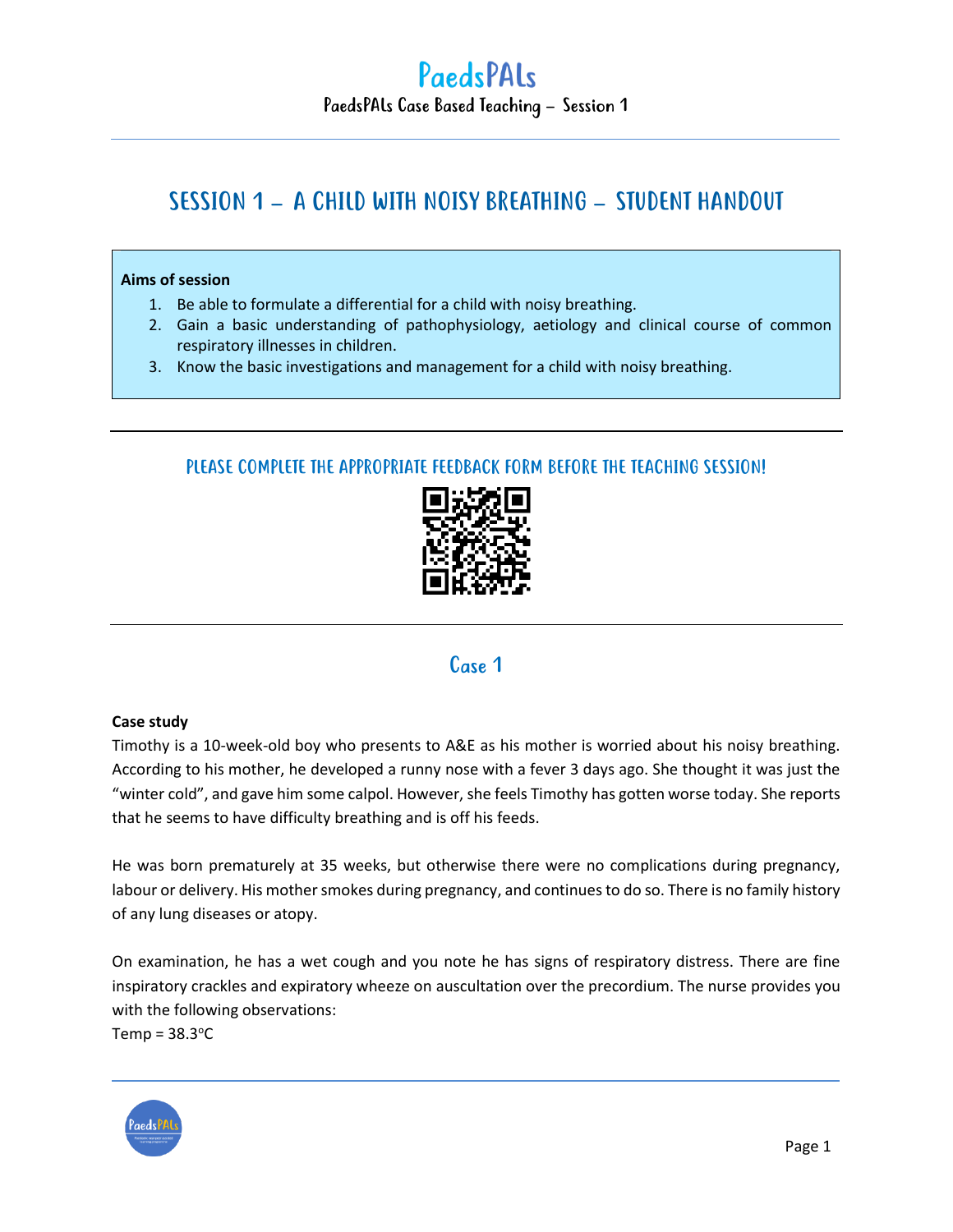# PaedsPALs PaedsPALs Case Based Teaching – Session 1

#### RR = 42 breaths per minute O2 sats = 93% on air

#### **Discussion**

What are the top 3 differentials and what is the most likely diagnosis in this case? How would you investigate and manage this child?

### Case 2

#### **Case study**

Lionel is a 2-year-old boy who was brought into A+E in the middle of the night as he is making unusual noises when breathing in. Lionel's father is extremely worried as this has not happened before. He mentions that Lionel has been otherwise well and his vaccinations are up to date.

On examination, you notice that he has a seal-like barking cough, a hoarse voice and is making the 'weird noise'. He is crying and you observe mild recessions. The nurse provides you with the following observations:

 $Temp = 38.0$ <sup>o</sup>C RR = 40 breaths per minute O2 sats = 95% on air

#### **Discussion**

What are the top 3 differentials and what is the most likely diagnosis in this case? How would you investigate and manage this child?

### Case 3

#### **Case study**

Charlie is a 6-year-old boy who was BIBA with difficulty in breathing. This is associated with intermittent wheeze and a cough. He is a known asthmatic. His parents have tried 2 puffs of his blue inhaler but this has not helped.

On examination, he is unable to complete sentences in one breath, but is not cyanosed. There is a widespread expiratory wheeze. These are his observations:

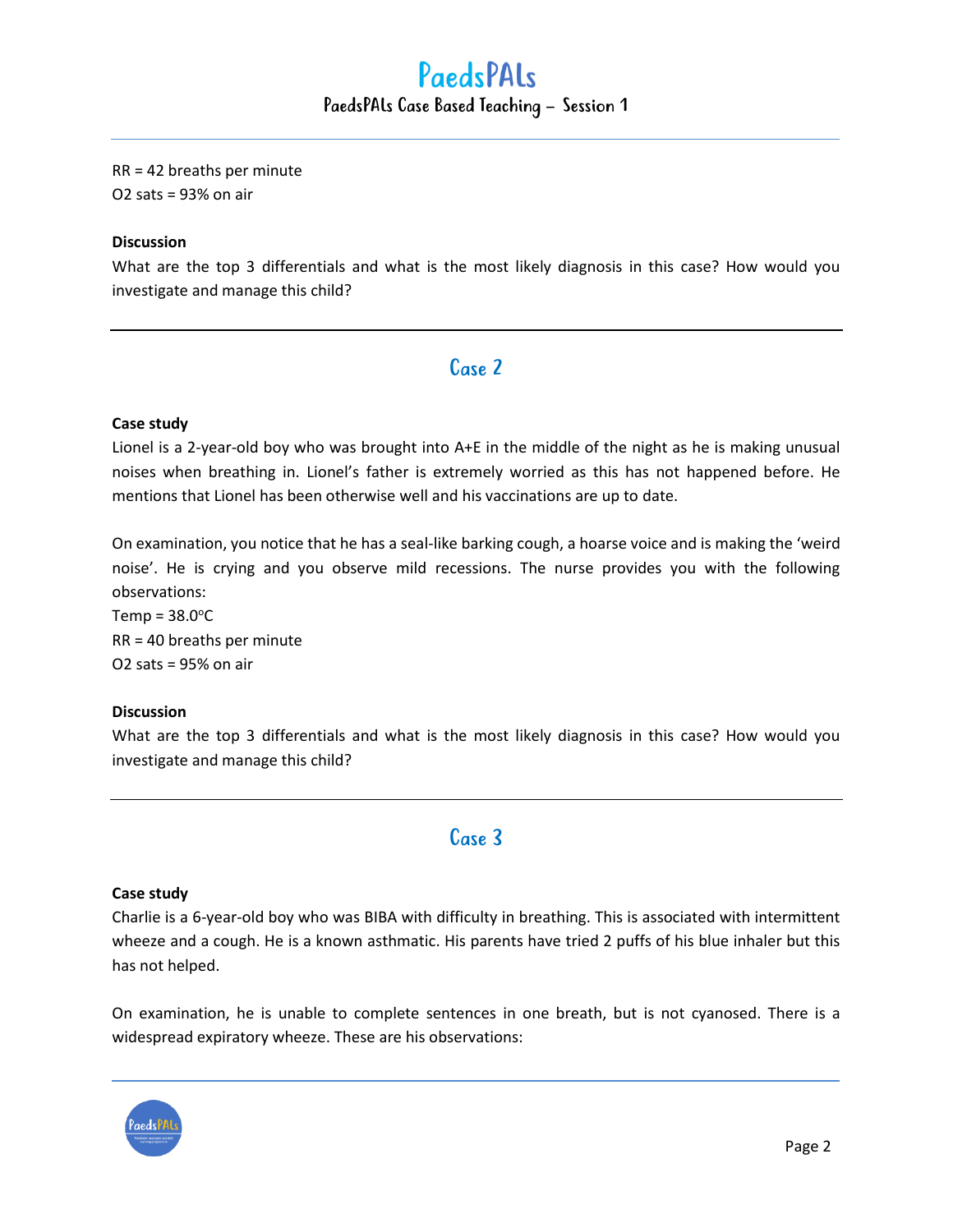# PaedsPALs PaedsPALs Case Based Teaching – Session 1

RR = 40 breaths per minute O2 sats = 87% on air HR = 150bpm BP = 90/60mmHg Temperature = afebrile

#### **Discussion**

What are the top 3 differentials and what is the most likely diagnosis in this case? How would you investigate and manage this child?

| Consolidation |  |  |
|---------------|--|--|
|               |  |  |

|                        | <b>Bronchiolitis</b> | Croup | Asthma |
|------------------------|----------------------|-------|--------|
| Age                    |                      |       |        |
|                        |                      |       |        |
| <b>Clinical course</b> |                      |       |        |
|                        |                      |       |        |
|                        |                      |       |        |
|                        |                      |       |        |
| <b>Clinical</b>        |                      |       |        |
| features               |                      |       |        |
|                        |                      |       |        |
|                        |                      |       |        |
| Predisposing           |                      |       |        |
| factors                |                      |       |        |
|                        |                      |       |        |
|                        |                      |       |        |

PLEASE COMPLETE THE APPROPRIATE FEEDBACK FORM AFTER THE TEACHING SESSION!